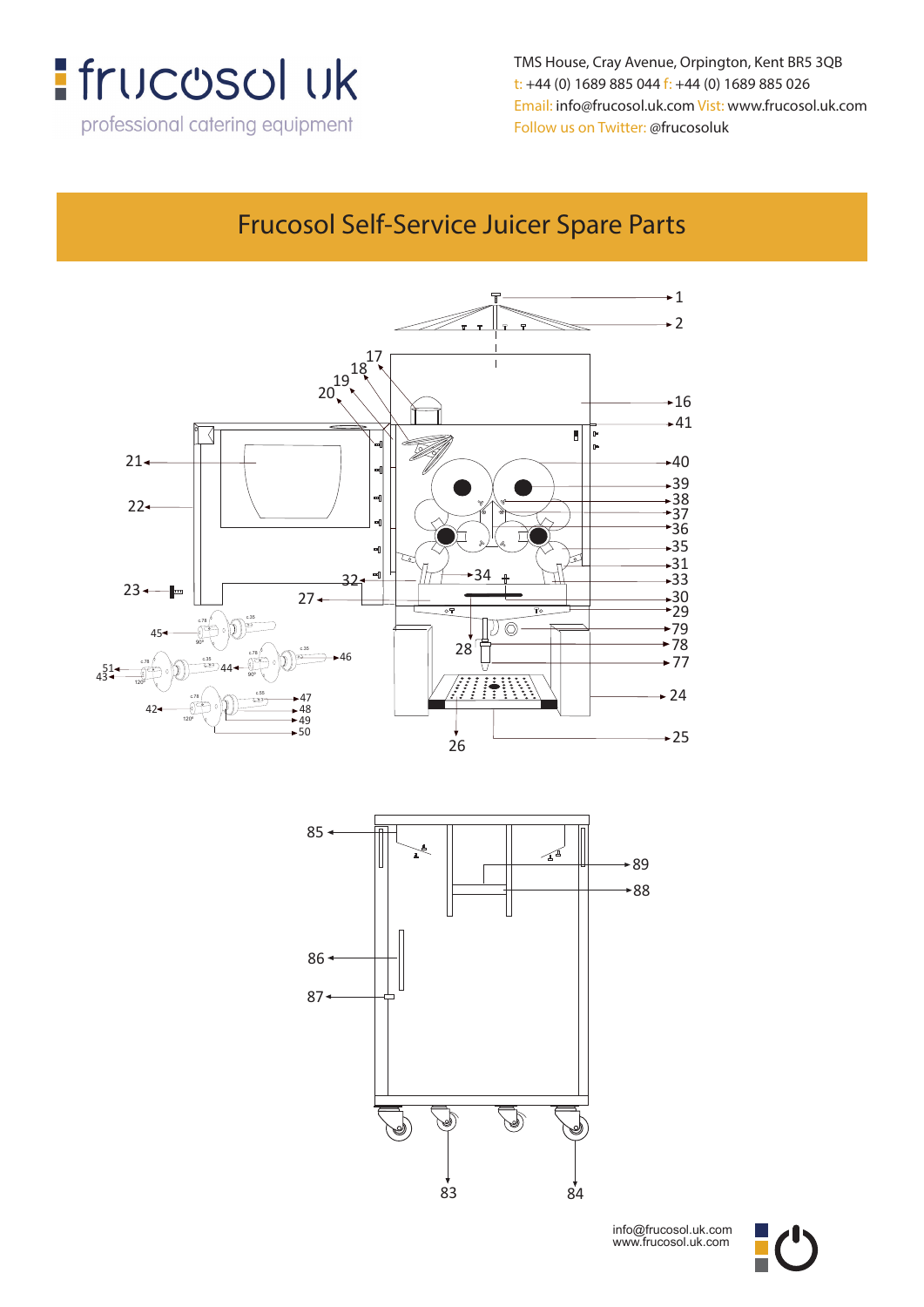

**t: +44 (0) 1689 885 044 f: +44 (0) 1689 885 026** TMS House, Cray Avenue, Orpington, Kent BR5 3QB t: +44 (0) 1689 885 044 f: +44 (0) 1689 885 026 Email: info@frucosol.uk.com Vist: www.frucosol.uk.com Follow us on Twitter: @frucosoluk

#### Frucosol Self-Service Juicer Spare Parts

**Frucosol Self-Service Juicer Diagram**







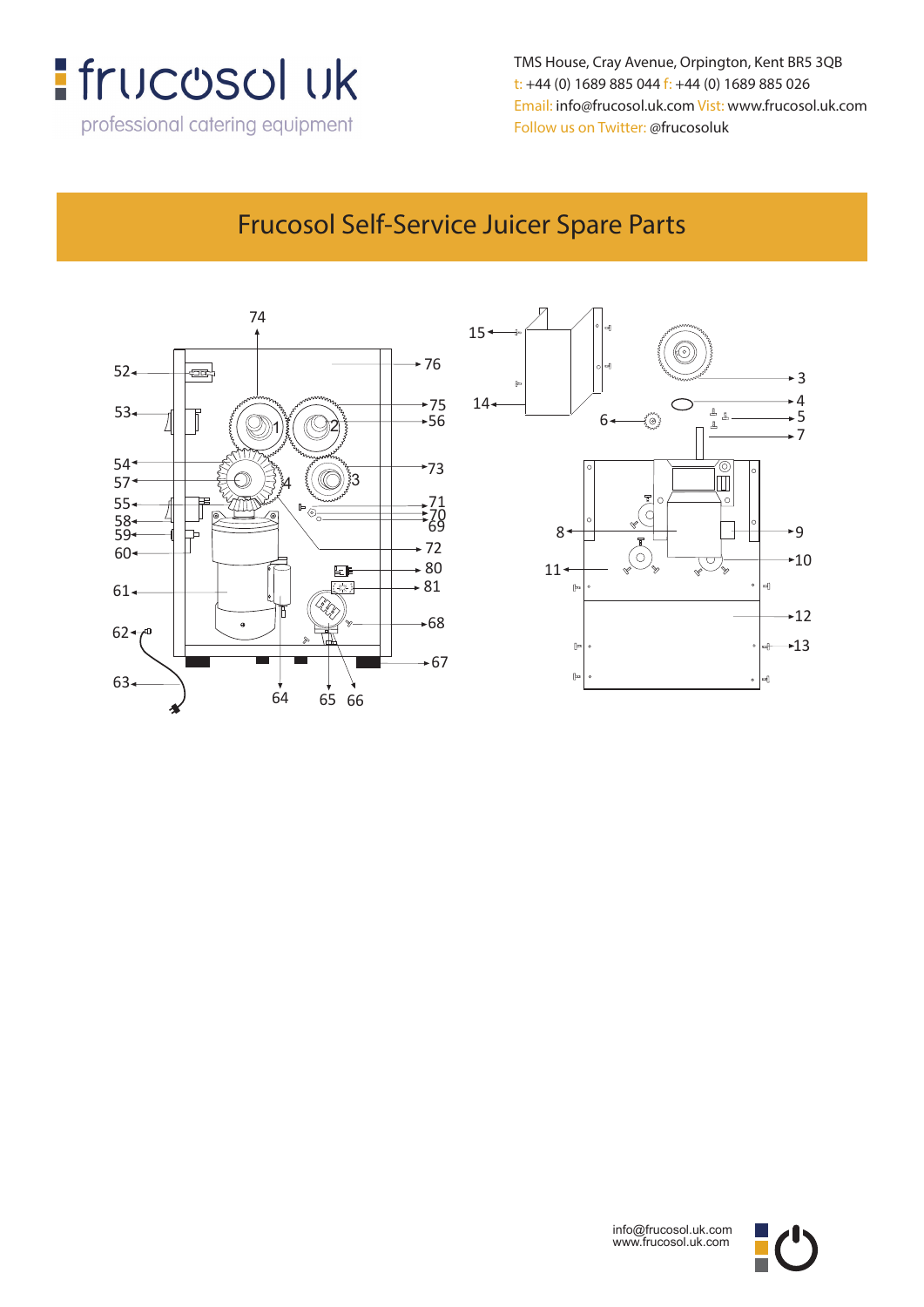## **:** frucosol uk

professional catering equipment

TMS House, Cray Avenue, Orpington, Kent BR5 3QB t: +44 (0) 1689 885 044 f: +44 (0) 1689 885 026 Email: info@frucosol.uk.com Vist: www.frucosol.uk.com Follow us on Twitter: @frucosoluk

#### Frucosol Self-Service Juicer Spare Parts

| <b>REF</b>      | <b>NO</b>      | <b>Frucosol Self-Service Juicer Spare Parts</b> | Price     |
|-----------------|----------------|-------------------------------------------------|-----------|
| selfservice-001 | $\mathbf{1}$   | <b>Black screw</b>                              | £11.00    |
| selfservice-002 | $\overline{2}$ | Turntable                                       | £275.00   |
| selfservice-003 | 3              | Tooth gearing 60                                | £57.20    |
| selfservice-004 | $\overline{4}$ | Black cut spacer                                | £8.80     |
| selfservice-005 | 5              | Screw M5*8                                      | £1.20     |
| selfservice-006 | 6              | Inox gearing 18                                 | £79.20    |
| selfservice-007 | 7              | Feeder shaft with peg                           | £79.20    |
| selfservice-008 | 8              | Feeder moter                                    | £600.00   |
| selfservice-009 | 9              | Feeder capacitor                                | £39.60    |
| selfservice-010 | 10             | Black spacer                                    | £11.00    |
| selfservice-011 | 11             | Top case black                                  | £143.00   |
| selfservice-012 | 12             | Under case back                                 | £81.40    |
| selfservice-013 | 13             | Screw M5*10                                     | £1.10     |
| selfservice-014 | 14             | Feeder motor cover                              | £81.40    |
| selfservice-015 | 15             | Screw M5*10                                     | £1.10     |
| selfservice-016 | 16             | Feeder                                          | £1,650.00 |
| selfservice-017 | 17             | Ramp A                                          | £66.00    |
| selfservice-018 | 18             | Ramp B                                          | £66.00    |
| selfservice-019 | 19             | Hinge                                           | £79.20    |
| selfservice-020 | 20             | Screw M4*10                                     | £1.10     |
| selfservice-021 | 21             | Door glass                                      | £35.60    |
| selfservice-022 | 22             | Front cover                                     | £330.00   |
| selfservice-023 | 23             | <b>Black screw</b>                              | £8.80     |
| selfservice-024 | 24             | Inox cube                                       | £99.00    |
| selfservice-025 | 25             | Tray for glasses                                | £44.00    |
| selfservice-026 | 26             | Grating for glasses                             | £55.00    |
| selfservice-027 | 27             | Filter                                          | £103.40   |
| selfservice-028 | 28             | Filter shooter                                  | £17.60    |
| selfservice-029 | 29             | Filter funnel                                   | £187.00   |
| selfservice-030 | 30             | <b>Bottom M4</b>                                | £13.20    |
| selfservice-031 | 31             | Peel extractor R                                | £33.00    |
| selfservice-032 | 32             | Peel extractor L                                | £33.00    |
| selfservice-033 | 33             | Support extractor R                             | £26.40    |
| selfservice-034 | 34             | Support extractor L                             | £26.40    |
| selfservice-035 | 35             | <b>Squeezer Ball</b>                            | £70.40    |
| selfservice-036 | 6              | Support cutting blade                           | £44.00    |
| selfservice-037 | 37             | Cutting blade                                   | £79.20    |
| selfservice-038 | 38             | Screw M5*10                                     | £1.10     |
| selfservice-039 | 39             | Yellow screw                                    | £8.80     |
| selfservice-040 | 40             | Hollow item                                     | £70.40    |
| selfservice-041 | 41             | Support front cover                             | £13.20    |
| selfservice-042 | 42             | Squeezer shaft 4                                | £101.20   |
| selfservice-043 | 43             | Squeezer shaft 3                                | £101.20   |
| selfservice-044 | 44             | Squeezer shaft 2                                | £101.20   |
| selfservice-045 | 45             | Squeezer shaft 1                                | £101.20   |
| selfservice-046 | 46             | Peg 35'                                         | £33.00    |
| selfservice-047 | 47             | Peg 55'                                         | £33.00    |
|                 |                |                                                 |           |